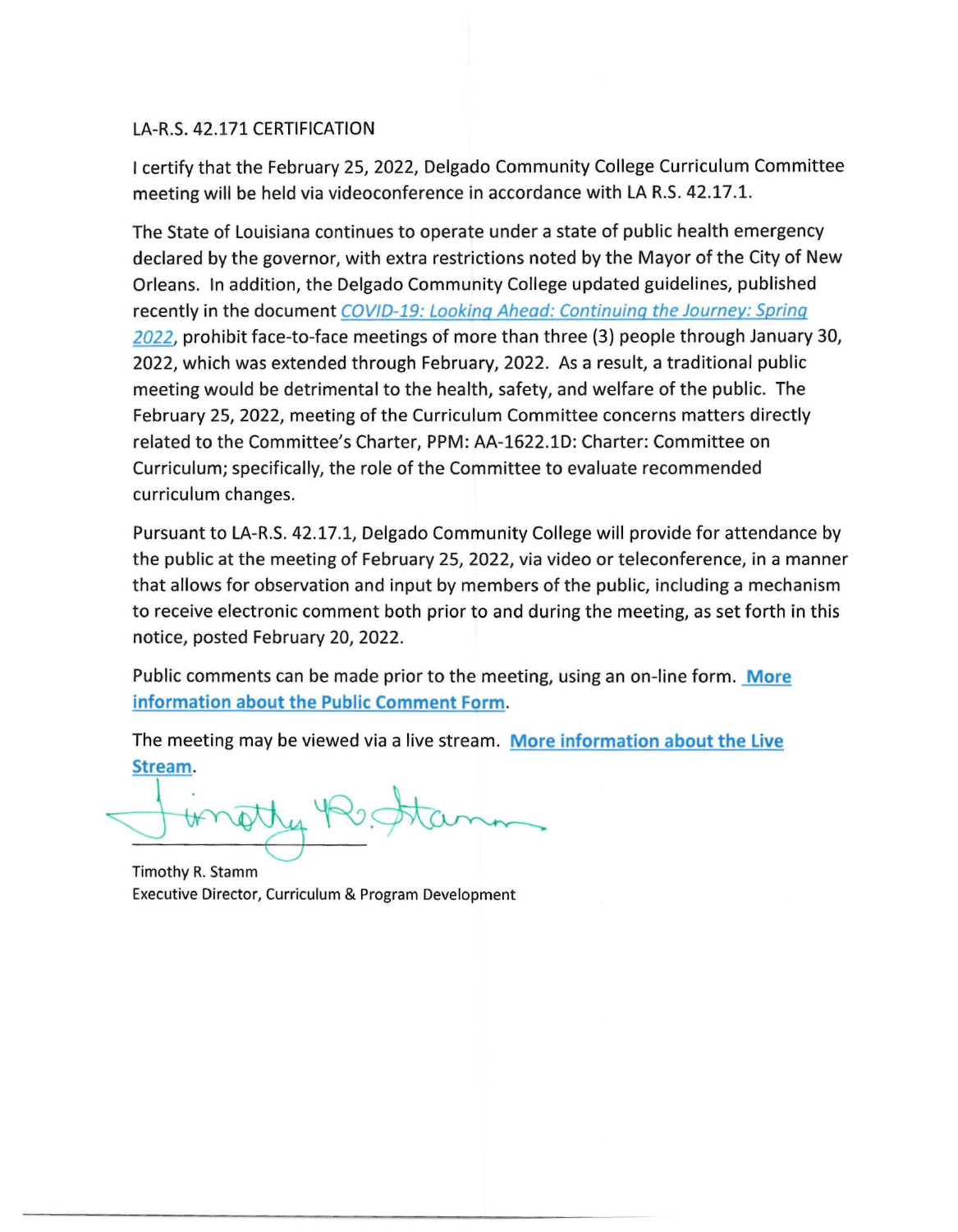

**CURRICULUM COMMITTEE MEETING**

*Friday, February 25, 2022, 2:00 p.m. Virtual Meeting via Zoom\*\**

#### **MINUTES**

**I. Call to Order**  The meeting was called to order at 2:04 pm by Timothy Stamm, Assistant Chair 

#### **II. Roll Call**

| Present Were:<br>]                     | Cristina Alvardo-Suarez<br>Revaz Akirtava<br>John Arbour<br>Jennifer Bennett<br>Jesse Boyd<br>Peter Cho<br>Caitlin Cooper<br><b>Emily Cosper</b><br><b>Emmett Davis</b><br><b>Theresa Degruy</b><br><b>Raymond Duplessis</b>                | Lilian Gamble<br>Harold Gaspard<br>Linda Hueschen<br>Sarah Inman<br><b>Tara LaFrance</b><br>Shawn Loht<br>Jay Randolph<br>Kenny Ripberger<br>Jancarlo J. Romerao<br>Debbie Skevington<br><b>Tim Stamm</b>                    |
|----------------------------------------|---------------------------------------------------------------------------------------------------------------------------------------------------------------------------------------------------------------------------------------------|------------------------------------------------------------------------------------------------------------------------------------------------------------------------------------------------------------------------------|
| Attending to<br><b>Other Business:</b> | Joan Ellis<br><b>Malene Arnaud-Davis</b><br>Abdelrahim Ayyad<br><b>Jason Briggs</b><br>Angela Camaille<br><b>Maria Cisneros</b><br>Lesha Coulon<br>Ty Delger<br><b>Elizabeth Duett</b><br>Michelle Greco<br>Larisia Jones<br>Mavis Larrimer | Sara Strickland<br>Patrice Moore<br>Mary Higgins Prather<br>Vance Roux<br><b>David Sanders</b><br><b>Michael Santos</b><br>Mostofa Sarwar<br>Janet Gauthier Stephens<br>Erin vonSteuben<br>Arlanda Williams<br>Angela Wilson |
| Guests:                                | <b>Patrick Conroy</b><br>Anne LaVance                                                                                                                                                                                                       | <b>Thomas McQuaid</b>                                                                                                                                                                                                        |

### **III. Call for Public Comments (LA R.S. 42:26, 2010, No. 861, sec 23)**

\*\*Governor's temporary approval for virtual meetings in light of continuing COVID‐19 restrictions

Two requests for public comment were received in advance of the meeting's call to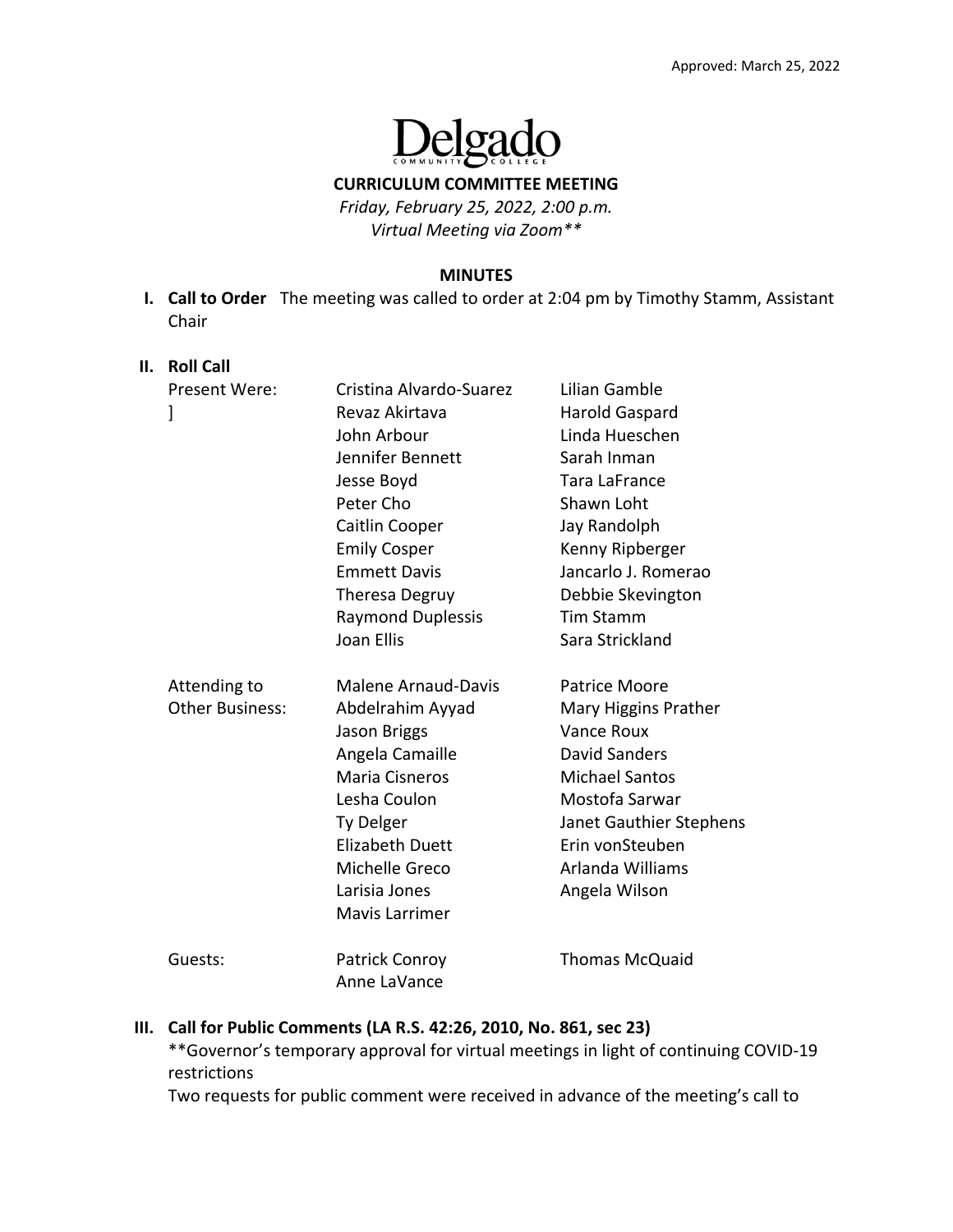order. Comments were received February 22, 2022, at 10:57 am, and February 24, 2022, at 10:27am. Comments were presented an were related to items of new business on the agenda.

### **IV. Minutes of meeting of January 28, 2022**

The minutes of the meeting of January 28, 2022 were reviewed and approved as written.

## **V. Curriculum Operations Report – Tim Stamm**

## **VI. New Business**

a) *The agenda was reordered and items were combined for discussion. Original Placement Items VI. a. to IV. b.* 

## **Allied Health/PHAR**

**Change of course lecture‐credit and/contact hours:**  PHAR‐109: Body Systems, Diseases, and Drugs. Change the lecture, credit, and contact hours of PHAR‐109: Body Systems, Diseases, and Drugs *from* 3‐0‐3 / 45 *to* 4‐0‐4 / 60.

# **Allied Health/PHAR**

**Change of Course Description:**  PHAR‐109: Body Systems, Diseases, and Drugs. Change the description of PHAR‐109: Body Systems, Diseases, and Drugs to state: "Drugs used in treating conditions of the body systems. Overview of anatomy and physiology, common diseases and disorders, and medications used in the treatment of diseases and disorders. Course includes principles of pharmacology." Current description: "Introduction to body systems as they relate to diseases and medications." Motion to accept proposals **[Motion: Ray Duplessis; Second: Peter Cho; Carried, Unanimously].**

b) *The agenda was reordered and items were combined for discussion. Original Placement Items VI. c. VI. e*

# **Allied Health/PHAR**

**Change of Course Title:** PHAR‐104: Pharmacology for the Pharmacy Technician I. Change the title of PHAR‐104: Pharmacology for the Pharmacy Technician I *from* PHAR‐104: Pharmacology for the Pharmacy Technician I *to* PHAR‐104: PHAR‐104: Pharmacology for the Pharmacy Technician.

# **Allied Health/PHAR**

**Change of course lecture‐credit and/contact hours:** PHAR‐104: Pharmacology for the Pharmacy Technician. Change the hours of PHAR‐104: Pharmacology for the Pharmacy Technician *from* 3‐0‐3 / 45 *to* 2‐0‐2 / 30.

### **Allied Health/PHAR**

**Change of Course Description:** PHAR‐104: Pharmacology for the Pharmacy Technician. Change the description of PHAR‐104: Pharmacology for the Pharmacy Technician to state: "Drugs used in treating multisystem conditions and disorders." Current description: "Pharmacology for the entry‐level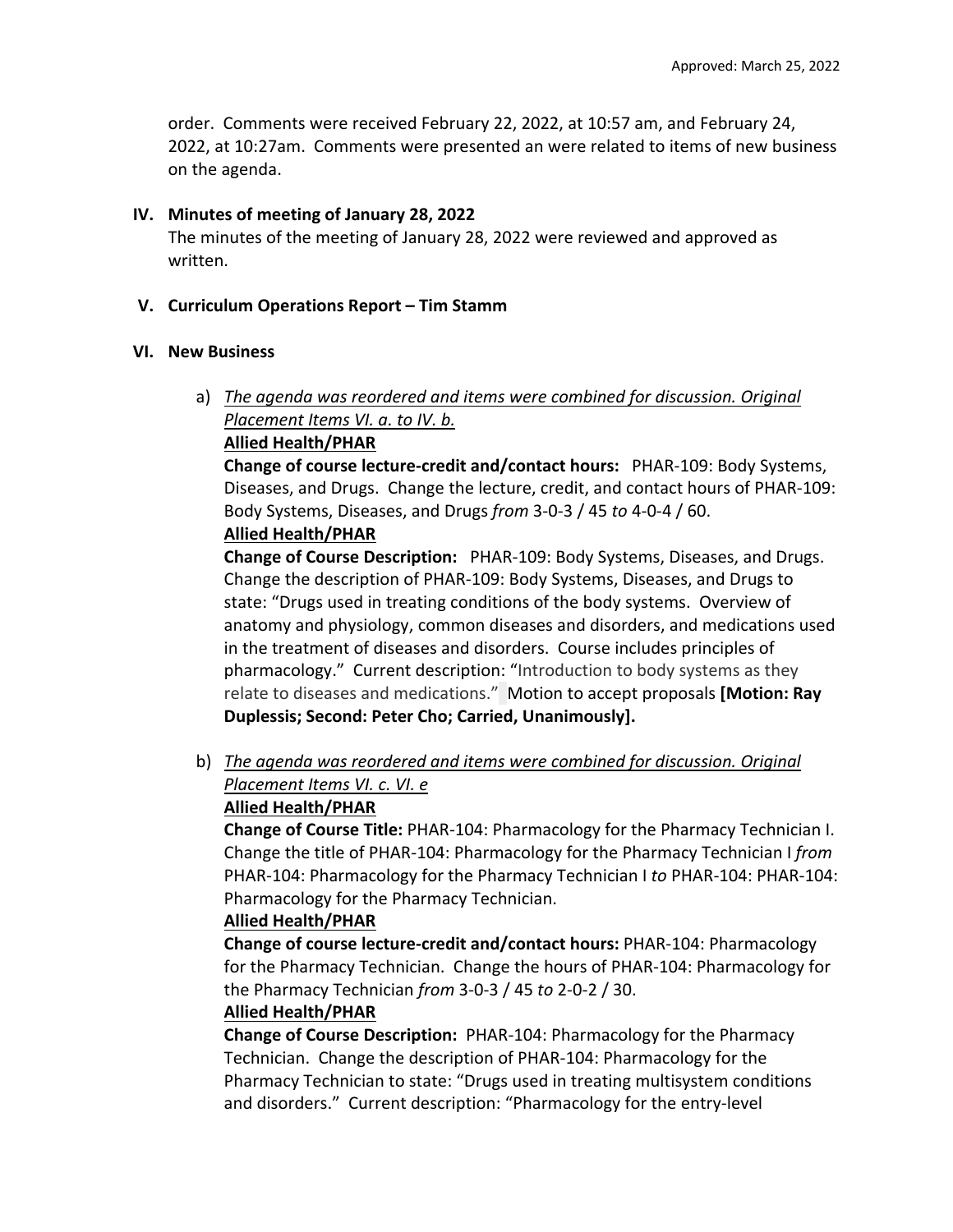pharmacy technician." Motion to accept proposals **[Motion: Lilian Gamble; Second: Jay Randolph; Carried, Unanimously].**

c) *The agenda was reordered and items were combined for discussion. Original Placement Items VI. f. to VI. g.* 

# **Allied Health/PHAR**

**Change of Course Name/Title:** PHAR‐102: Pharmacy Practice I. Change the title of PHAR‐102: Pharmacy Practice I *from* PHAR‐102: Pharmacy Practice I *to* PHAR‐ 102: Pharmacy Practice.

# **Allied Health/PHAR**

**Change of Course Prerequisite Requirements:** PHAR‐102: Pharmacy Practice. Change the prerequisites of PHAR‐102: Pharmacy Practice to *remove* PHAR‐108: Pharmacy Practice Laboratory as a prerequisite requirement. Note: Acceptance into the Pharmacy Technician program remains a prerequisite requirement. Motion to accept proposals **[Motion: Lilian Gamble; Second: Cristina Alvardo‐ Suarez; Carried, Unanimously].**

d) *The agenda was reordered. Original Placement Item VI. h.* 

# **Allied Health/PHAR**

**Change of Course Prerequisite Requirements:** PHAR‐155: Pharmacy Seminar. Change the prerequisite requirement of PHAR‐155: Pharmacy Seminar to *remove:* PHAR‐102, PHAR‐104, PHAR‐106, AND PHAR‐116. Note: Acceptance into the Pharmacy Technician program remains a prerequisite requirement. Motion to accept proposal **[Motion: Jay Randolph; Second: Peter Cho; Carried, Unanimously].**

e) *The agenda was reordered. Original Placement Item VI. i*

# **Allied Health/PHAR**

**Change of Course Prerequisite Requirements:** PHAR‐151: Pharmacy Clinical Practice I. Change the prerequisite requirement of PHAR‐151: Pharmacy Clinical Practice I to *remove:* PHAR‐102, PHAR‐104, PHAR‐106, AND PHAR‐116. Note: Acceptance into the Pharmacy Technician program remains a prerequisite requirement. Motion to accept proposal **[Motion: Jay Randolph; Second: Ray Duplessis; Carried, Unanimously].**

f) *The agenda was reordered. Original Placement Item VI. j.*  **Allied Health/PHAR**

**Change of course lecture‐laboratory‐credit and/contact hours:** PHAR‐101: Introduction to Pharmacy. Change the lecture‐laboratory‐credit and/contact hours of PHAR‐101: Introduction to Pharmacy *from* 3‐0‐3 / 45 *to* 2‐2‐3 / 60. Motion to accept proposal **[Motion: Jay Randolph; Second: Emily Cosper; Carried, Unanimously].**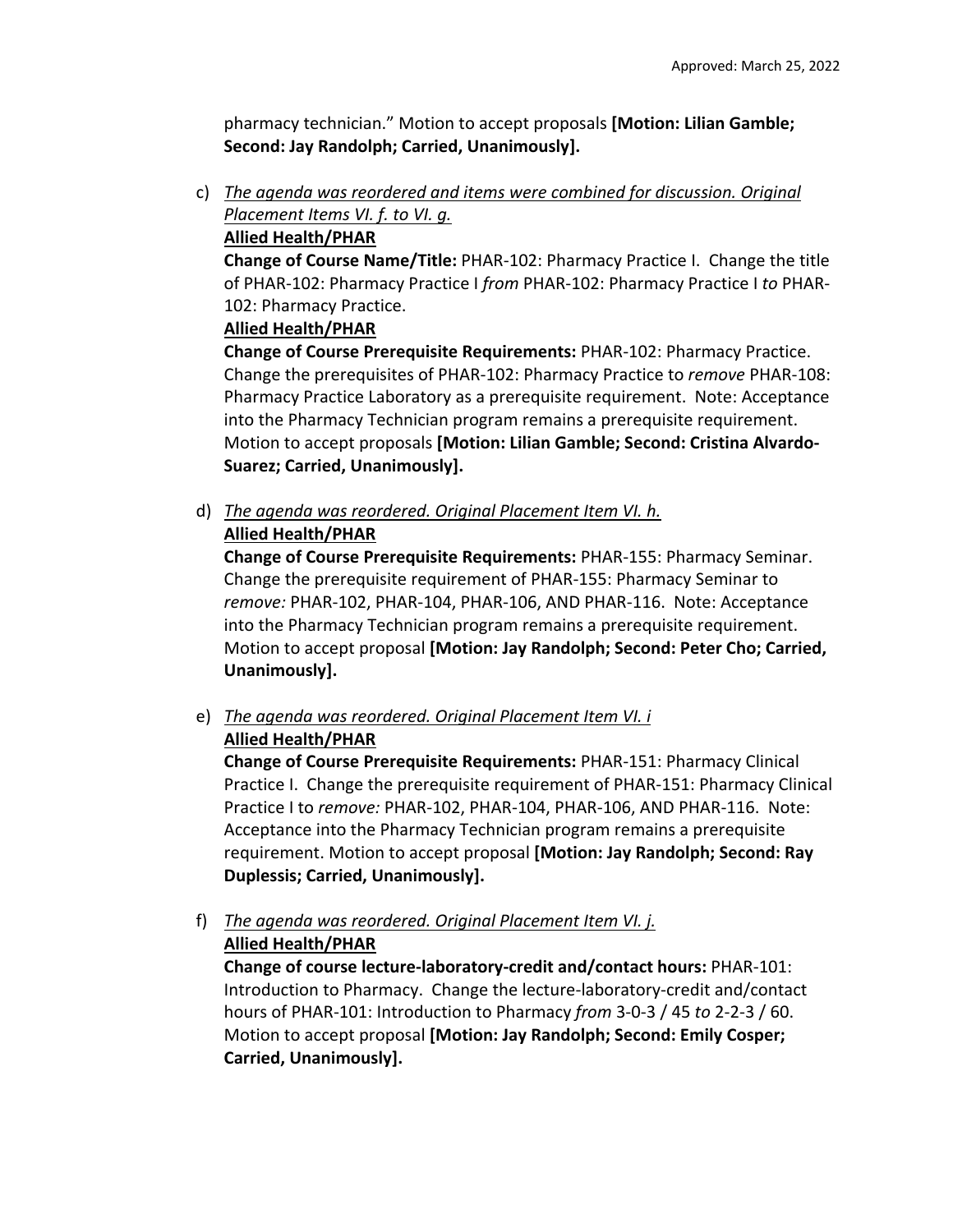g) *The agenda was reordered. Original Placement Item VI. k.*  **Allied Health/PHAR**

**Program Revision:** Career and Technical Certificate in Entry‐Level Pharmacy Technician. Revise the C.T.C. in Entry‐Level Pharmacy Technician: Required Courses in Major: DELETE: PHAR‐103: Drug Classifications and PHAR‐108: Pharmacy Ethics and Communication; ADD: PHAR‐101: Introduction to Pharmacy. With deleted courses, added courses, and course credit hour adjusts as approved in earlier agenda items, Total Program Hours remain the **same**. Adjust Suggested Sequences to reflect changes, specifically First Semester and Second Semester. Note: Suggested Sequence **reduces** *from* three semesters *to* two semesters. Motion to accept proposal **[Motion: Lilian Gamble; Second: Jay Randolph; Carried, Unanimously].**

h) *The agenda was reordered and items were combined for discussion. Original Placement Item VI.l. to VI. m*

## **Allied Health/PHAR**

**Change of course lecture‐credit and/contact hours:** PHAR‐122: Advanced Pharmacy Practice. Change the lecture‐credit‐and/contact hours of PHAR‐122: Advanced Pharmacy Practice *from* 2‐0‐2 / 30 *to* 4‐0‐4 / 60. **Allied Health/PHAR**

**Change of Course Prerequisites:** PHAR‐122: Advanced Pharmacy Practice. Change the prerequisites of PHAR‐122: Advanced Pharmacy Practice to state "Acceptance into the Pharmacy Technician Program or Approval of the Program Director." Current prerequisites: "PHAR‐102, PHAR‐106, PHAR‐110, and PHAR‐ 112, or special approval of the program director." Motion to accept proposals **[Motion: Jay Randolph; Second: Cristina Alvardo‐Suarez; Carried, Unanimously].**

i) *The agenda was reordered and items were combined for discussion. Original Placement Items VI. n. to VI. o* 

# **Allied Health/PHAR**

**Change of course laboratory‐and/contact hours:** PHAR‐123: Advanced Pharmacy Practice Laboratory. Change the laboratory‐and/contact hours of PHAR‐123: Advanced Pharmacy Practice Laboratory *from* 0‐3‐1 /45 *to* 0‐4‐1 / 60. **Allied Health/PHAR**

**Change of Course Prerequisite Requirements:** PHAR‐123: Advanced Pharmacy Practice Laboratory. Change the prerequisites of PHAR‐123: Advanced Pharmacy Practice Laboratory to state "Acceptance into the Pharmacy Technician Program or Approval of the Program Director." Current prerequisites: "PHAR‐102, PHAR‐ 106, PHAR‐110, and PHAR‐112, or special approval of the program director." Motion to accept proposals **[Motion: Peter Cho; Second: Emily Cosper; Carried, Unanimously].**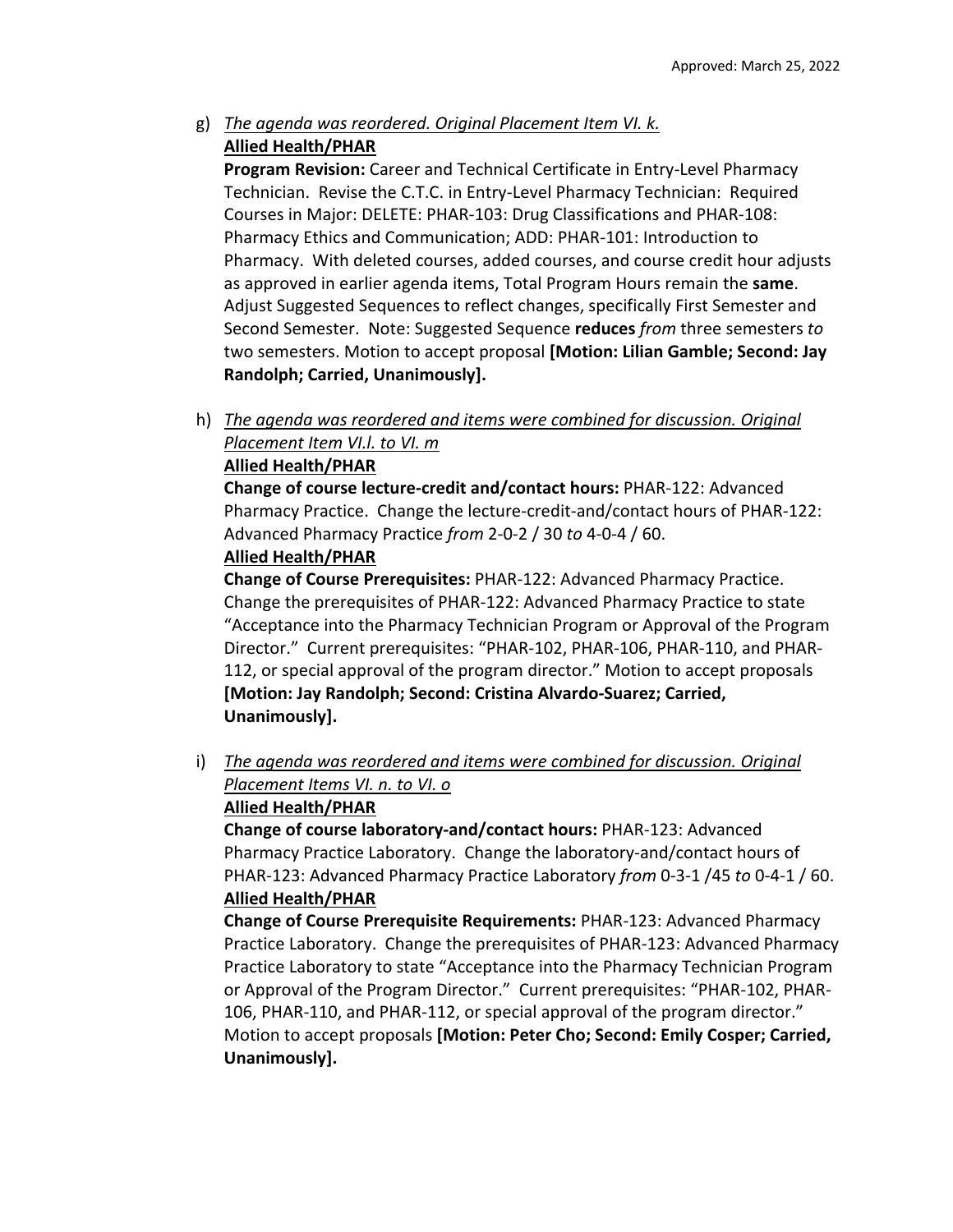### j) *The agenda was reordered. Original Placement Item VI. p.*  **Allied Health/PHAR**

**Change of Course Prerequisite Requirements:** PHAR‐152: Pharmacy Clinical Practice II. Change the prerequisites of PHAR‐152: Pharmacy Clinical Practice II to state "Acceptance into the Pharmacy Technician Program or Approval of the Program Director." Current prerequisites: "PHAR‐110, PHAR‐112, PHAR‐114, and PHAR‐117 or special permission of the program director." Motion to accept proposals **[Motion: Jay Randolph; Second: Lillian Gamble; Carried, Unanimously].**

### k) *The agenda was reordered. Original Placement Item VI. q.*  **Allied Health/PHAR**

**Program Revision:** Certificate of Technical Studies in Advanced‐Level Pharmacy Technician. Revise the C.T.S. in Advanced‐Level Pharmacy Technician: Required Courses in Major: DELETE: PHAR‐103: Drug Classifications, PHAR‐108: Pharmacy Ethics and Communication, PHAR‐110: Sterile Products, PHAR‐112: Sterile Products Laboratory, and PHAR‐114: Pharmacology for the Pharmacy Technician II; ADDL PHAR‐101: Introduction to Pharmacy. Total Program Hours **reduce** *from* 31 *to* 27. Revise Suggested Sequences to reflect changes. NOTE: nine (9) credit hours of the curriculum are unique to the C.T.S., with eighteen (18) hours shared with the C.T.C. in Entry-Level Pharmacy Technician. Nine (9) credit hours of unique/different courses are the minimum for a new, different certificate program. (Prior to the revision, this total was thirteen). Motion to accept proposal **[Motion: Sarah Inman; Second: Jay Randolph; Carried, Unanimously].**

l) *The agenda was reordered. Original Placement Item VI. r.* **Business & Technology/ACCT**

**Change of Course Prerequisite Requirements:** ACCT‐222: Computerized Accounting Using Quickbooks. Remove the option of "May be taken concurrently with ACCT‐222" from the perquisites for ACCT‐222, which are: ACCT‐111, or ACCT‐201, or ACCT‐205. All three (3) courses remain as "OR" choices; however, will be required to be completed prior to entering ACCT‐222. Current prerequisites allow the courses to be taken prior to or concurrently with ACCT‐222. Motion to accept proposal **[Motion: Jay Randolph; Second: Ray Duplessis; Carried, Unanimously].**

m) *The agenda was reordered. Original Placement Item VI. s.*

# **Business & Technology/BUMG**

**Program Revision/Concentration Termination:** Associate of Applied Science in Business and Management, with a concentration in Marketing. Terminate the concentration in Marketing of the A.A.S. in Business and Management. Total Program Hours for the A.A.S. remain the same. Motion to accept proposal **[Motion: Emily Cosper; Second: Ray Duplessis; Carried, Unanimously].**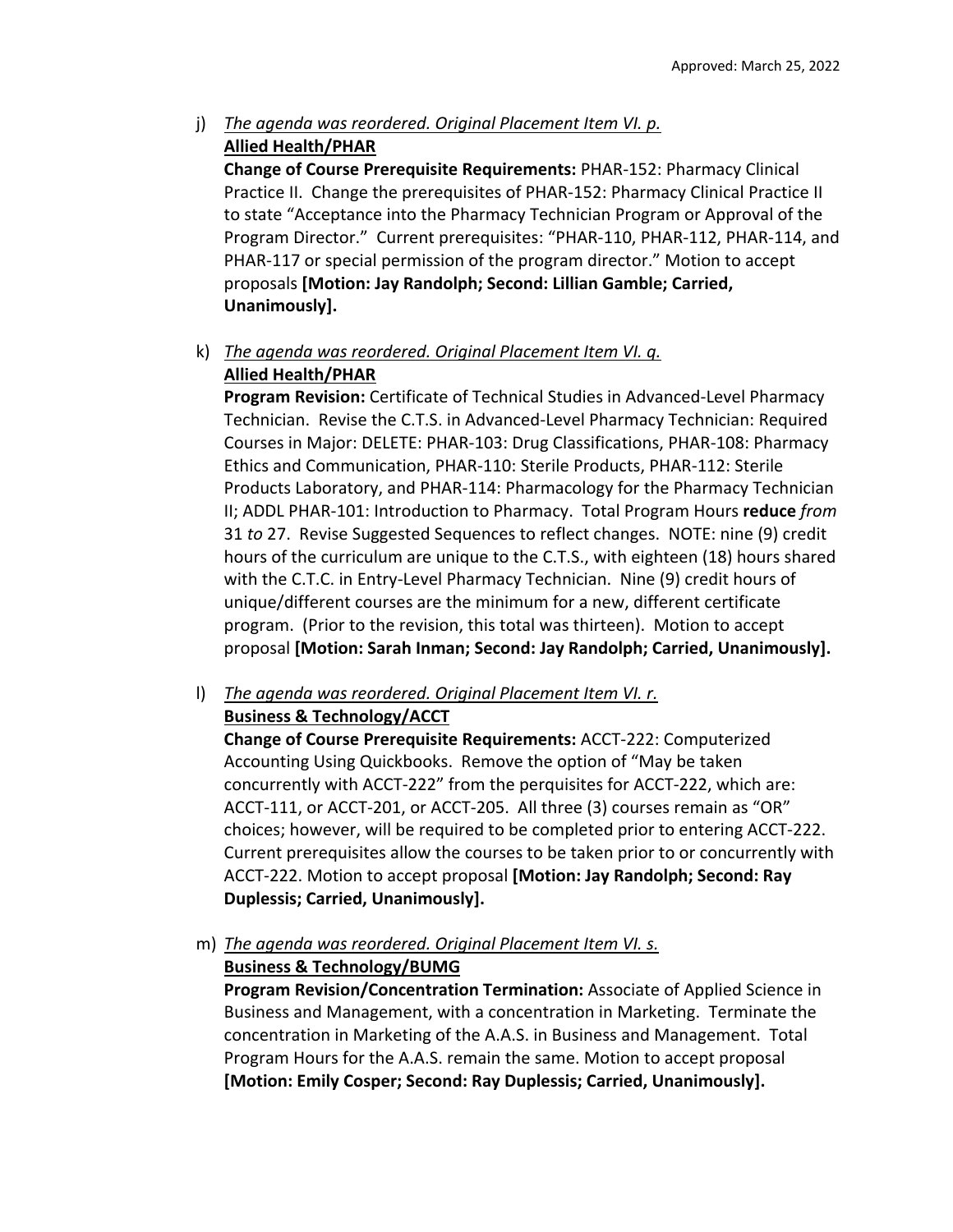n) *The agenda was reordered. Original Placement Item VI. t.*  **Business & Technology/BUMG** 

**Program Revision/Concentration Termination:** Associate of Applied Science in Business and Management, with a concentration in Retail Management. Terminate the concentration in Retail Management of the A.A.S. in Business and Management. The related Certificate of Technical Studies in Retail Management remains in place, and all courses in the C.T.S. may be applied to another, existing concentration, the concentration in General Business. Total Program Hours for the A.A.S. remain the same. Motion to accept proposal **[Motion: Jay Randolph; Second: Peter Cho; Carried, Unanimously].**

# o) *The agenda was reordered. Original Placement Item VI. u.*  **Business & Technology/BUMG**

**Program Revision:** Associate of Applied Science in Business and Management, with a concentration in Office Management. Revise the concentration in Office Management of the A.A.S. in Business and Management. Required Courses in Concentration: DELETE: MANG‐180: Office Management; ADD: MANG‐131: Human Resource Management. Elective List (NOTE: Only one, three‐credit hour course is required; however, there are five courses on the list, which is a decrease of one course): DELETE: MANG‐131: Human Resource Management from the list of choices. Total Concentration and Total Program Hours remain the same. Adjust Suggested Sequence to reflect changes, specifically Third Semester and Fourth Semester (list of elective choices). Motion to accept proposal **[Motion: Lilian Gamble; Second: Cristina Alvardo‐Suarez; Carried, Unanimously].**

p) *The agenda was reordered. Original Placement Item VI. v.*

# **Business & Technology/BUMG**

**Program Revision:** Associate of Applied Science in Business and Management, with a concentration in General Business. Revise the General Business concentration of the A.A.S. in Business and Management. Required courses in Concentration: DELETE: ACCT‐202: Principles of Accounting II and ECON‐201: Macroeconomics. ADD: BUSG‐102: Customer Service and BUSG‐115: Starting A New Business. Total Concentration and Total Program Hours Remain the Same. Adjust Sequences to reflect changes. Motion to accept proposal **[Motion: Lilian Gamble; Second: Emily Cosper; Carried, Unanimously].**

# q) *The agenda was reordered. Original Placement Item VI. w.*  **Business & Technology/MARK**

**Change of Course Description:** MARK‐211: Personal Selling. Change the description of MARK‐211: Personal Selling to state: "An introduction to personal selling and sales. Explores how to home in on customer needs and wants to make a sale happen. Focuses on the effective techniques for success in sales and a variety of business career settings." Current Description: "Personal Selling is a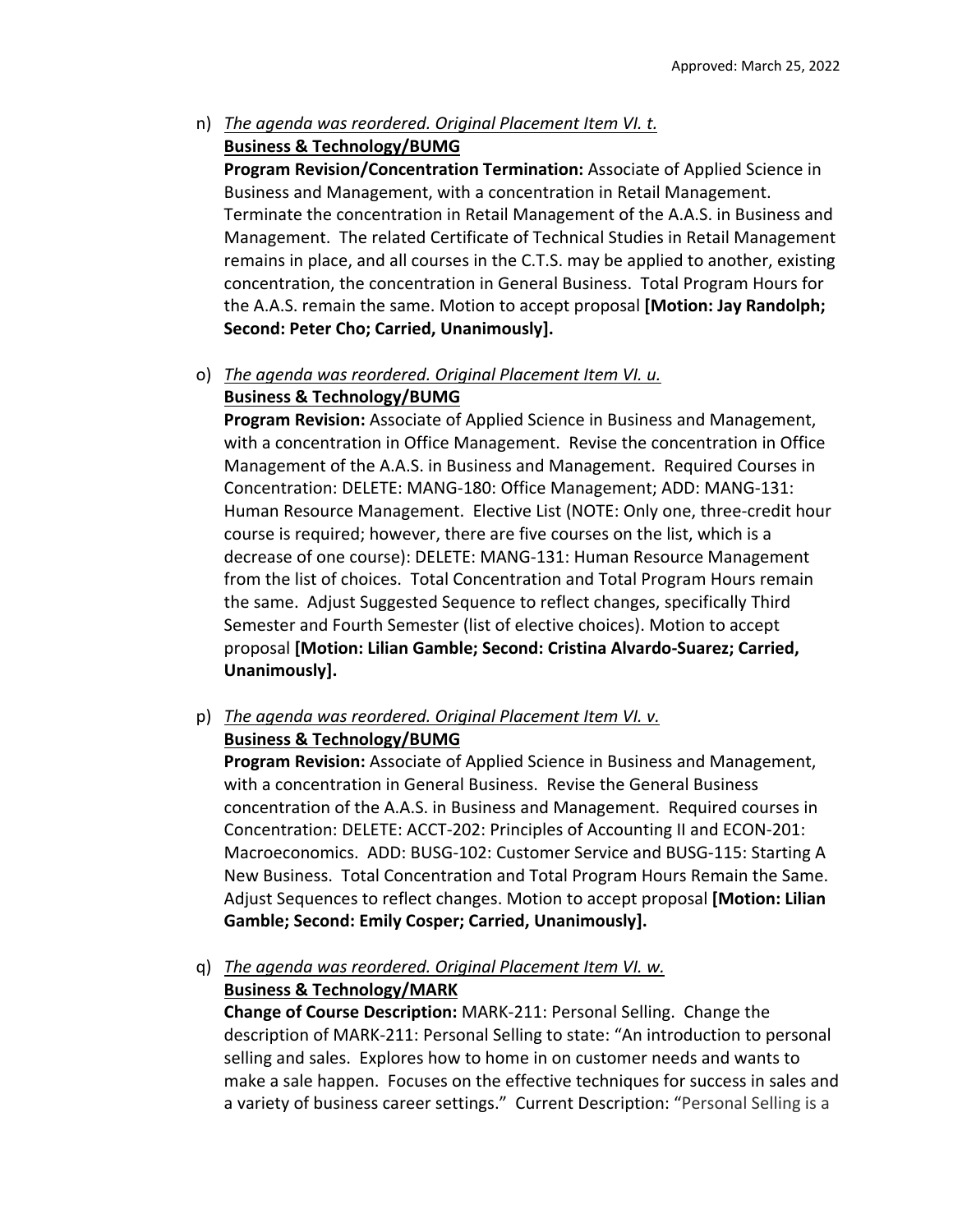vital aspect of developing a relationship with potential customers and understanding how to manage and maintain a sales force. Focuses on how to understand and address consumers' needs effectively." Motion to accept proposal **[Motion: Lilian Gamble; Second: Emily Cosper; Carried, Unanimously].**

### r) *The agenda was reordered. Original Placement Item VI. x.*  **Business & Technology/MARK**

**Change of Course Description:** MARK‐208: Social Media and e‐Marketing. Change the description of MARK‐208: Social Media and e‐Marketing to state: "Introduction to the various social media platforms that can be used in business. Explores the mechanics of ho to use, build, and maintain a business with social media platforms. Platforms covered in the course include Facebook, Linkedin, Youtube, Google Ads, and Instagram. Current Description: "E‐Marketing , also referred to as online marketing or Internet marketing, is the marketing of products or services over the Internet as well as the process of growing and promoting an organization using on‐line media including social media. Includes on‐line marketing strategies, value chain models, the Internet customer, evaluating web marketing programs, social concerns, and regulatory issues in this rapidly‐evolving form of media." Motion to accept proposal **[Motion: Peter Cho; Second: Cristina Alvardo‐Suarez; Carried, Unanimously].**

### s) *The agenda was reordered. Original Placement Item VI. y.* **Business & Technology/BUSL**

**Change of Course Description:** BUSL‐210: Cyberlaw. Change the description of BUSL‐210: Cyberlaw to state: "Introduction to the law of the internet and e‐ commerce. Explores topics relevant to the internet and e‐commerce including jurisdiction, copyright, trademark, patent, domain formation, e‐commerce sales, and e‐commerce contracts, as well as crimes and torts. Current description: "Legal topics related to the Internet including, e‐commerce regulation, piracy, intellectual property, cyber torts, copyrights and taxation. Relevant social topics such as free speech and privacy concerns will be explored." Motion to accept proposal **[Motion: Jay Randolph; Second: Emily Cosper; Carried, Unanimously].**

# t) *The agenda was reordered. Original Placement Item VI. z* **Business & Technology/MARK**

**Change of Course Description:** MARK‐213: Retailing. Change the description of MARK‐213: Retailing to state: "Introduction to retailing and retail management. Explores the techniques of how to manage all aspects of a retail business. Topics include site location, merchandise decisions, customer relationship management, and pricing schemes." Current Description: "Principles and methods of retailing, merchandise management, sales promotion, and customer services." See SLO #3, which leads with "Demonstrate." The verb demonstrate is difficult to measure. Motion to accept proposal **[Motion: Emily Cosper; Second: Cristina Alvardo‐Suarez; Carried, Unanimously].**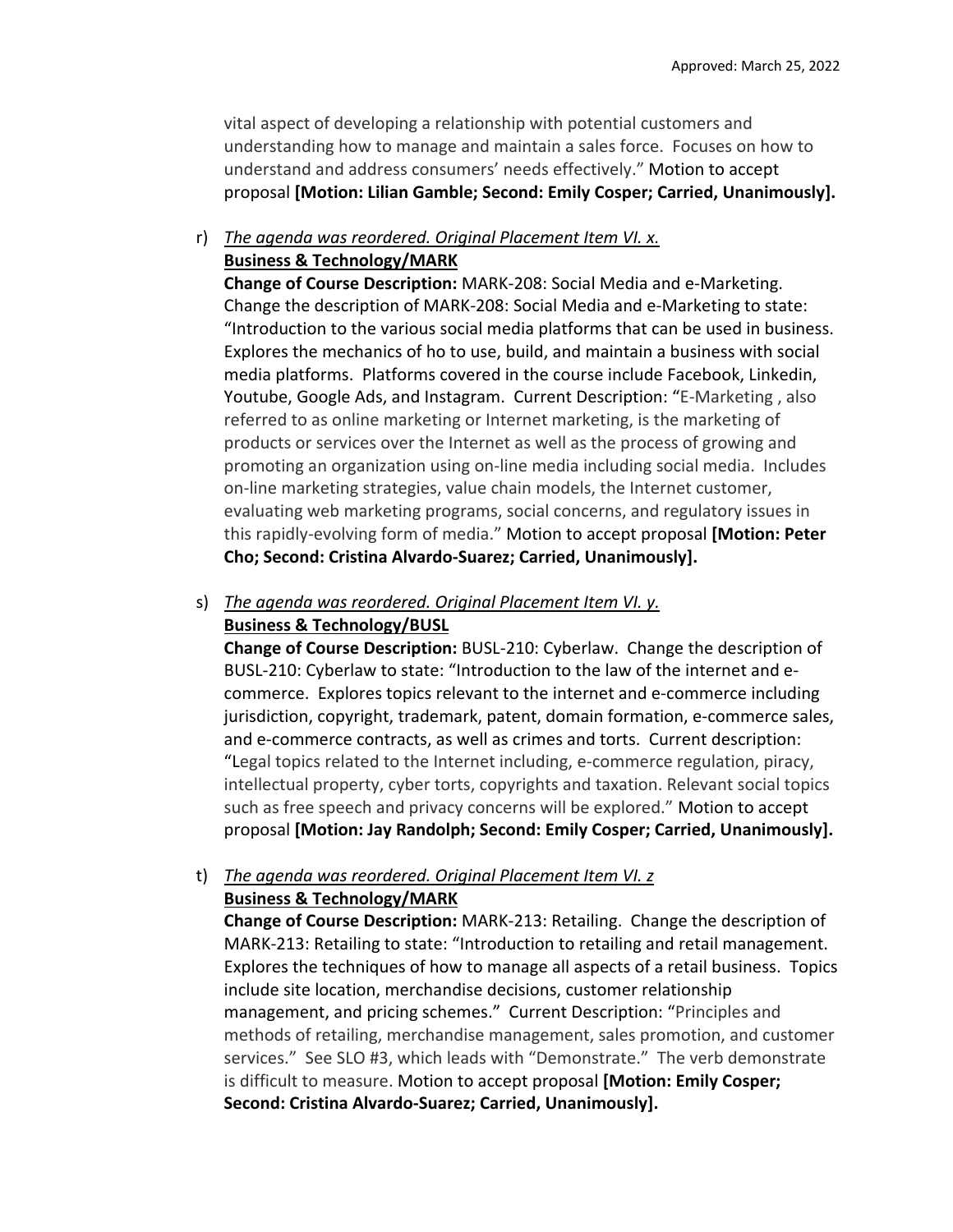u) *The agenda was reordered and items were combined for discussion. Original Placement Items VI. aa. to VI. cc.* 

# **Business & Technology/BUSL**

**Change of Course Name/Title:** BUSL‐202: Introduction to the Legal Profession. Change the name/title of BUSL‐202: Introduction to the Legal Profession *from* BUSG‐202: Introduction to the Legal Profession *to* BUSL‐202: Introduction to Paralegal Studies.

# **Business & Technology/BUSL**

**Change of Course Description:** BUSL‐202: Introduction to Paralegal Studies Change the description of BUSL‐202: Introduction to the Legal Profession to state: "Overview of the U.S. legal system with an additional focus on the role of the paralegal professional. Topics include: the operation and structure of the federal and state criminal and civil law systems; federal and state court organization; research and writing skills for the paralegal; and, introduction to various areas of law." Current Description: "Overview of the American legal systems and legal professions. Topics include: civil law, criminal law, torts, family law, Constitutional law, business law, and the basics of legal research."

# **Business & Technology/BUSL**

**Change of Course Prerequisite Requirements:** BUSL‐202: Introduction to Paralegal Studies. Remove "Completion of Developmental Reading Requirements" as a prerequisite note from BUSL‐202: Introduction to Paralegal Studies. Motion to accept proposals **[Motion: Jay Randolph; Second: Peter Cho; Carried, Unanimously].** A modification to the original motion to add "eligibility for ENGL‐110: Intensive English Composition I as a prerequisite **[Motion: Lilian Gamble; Second: Jay Randolph; Carried, Unanimously]** 

v) *The agenda was reordered and items were combined for discussion. Original Placement Items VI. dd. to VI. ee.* 

# **Business & Technology/BUSG**

**Change of Course Description:** BUSG‐125: Personal Finance. Change the description of BUSG‐125: Personal Finance to state: "Overview of one's personal finance including: investment strategies, banking, consumer finance, real estate investment, health insurance, estate planning, retirement planning, tax preparation, and employment search strategy." Current Description: "Personal and family finances and money management: budgets, savings, borrowing, insurance, taxes, investments, and estate planning."

# **Business & Technology/BUSL**

**Change of Course Prerequisite Requirements:** BUSG‐125: Personal Finance. Remove "Eligibility for MATH‐095 and completion of Developmental Reading requirements" as prerequisite notes from BUSG‐125: Personal Finance. Motion to accept proposal **[Motion: Sarah Inman; Second: Lillian Gamble; Carried, Unanimously].** A modification to the original motion to add "eligibility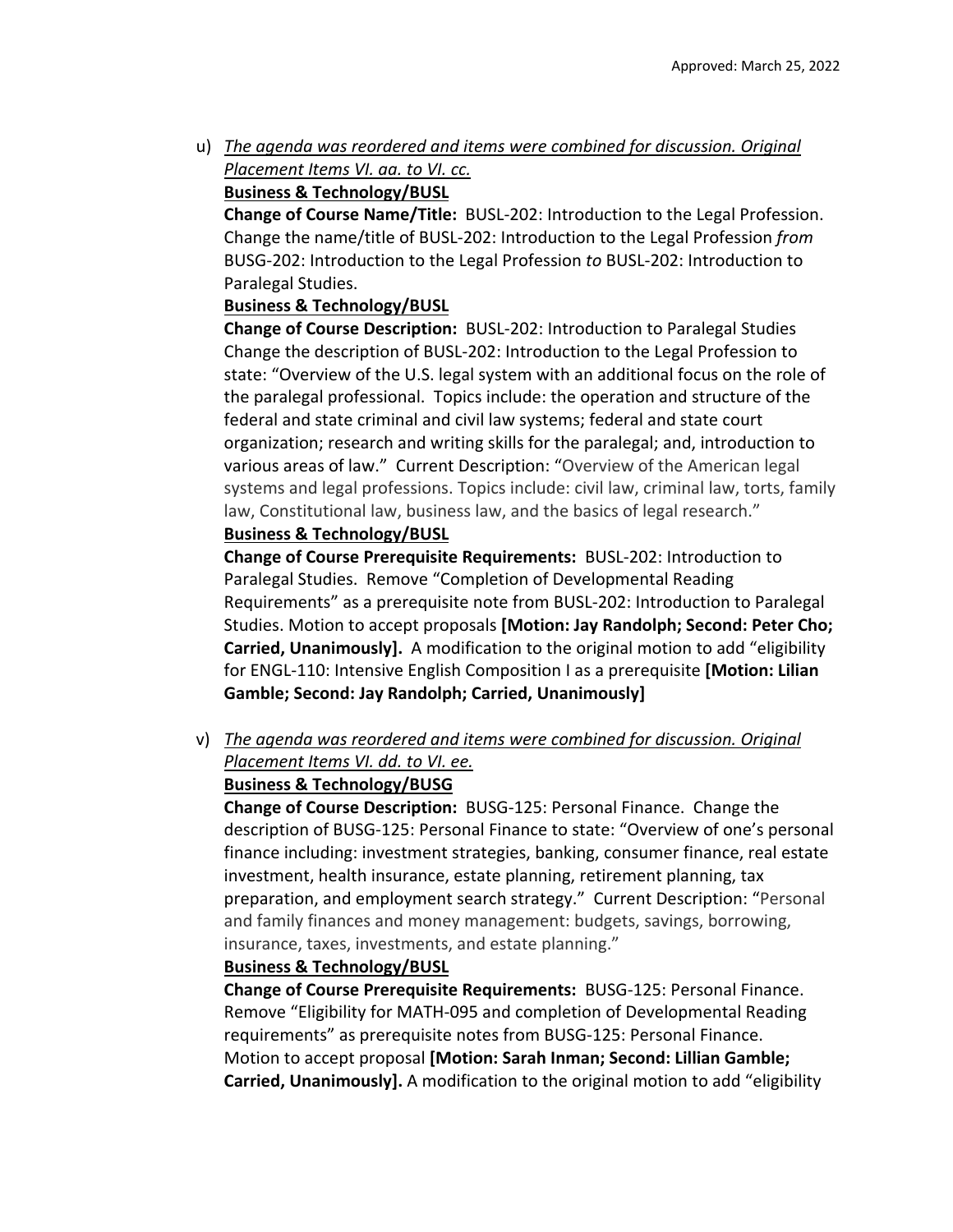for ENGL‐110: Intensive English Composition I as a prerequisite **[Motion: Peter Cho; Second: Lilian Gamble; Carried, Unanimously].**

#### **VII. Consent Agenda**

#### a) **Business & Technology/AERO/MILS**

**Change of Course Title:** AERO‐101: Foundations of the U.S. Airforce I. Change the title of AERO‐101: Foundations of the U.S. Airforce I *from* AERO‐101: Foundations of the U.S. Airforce I *to* AERO‐101: Heritage and Values of the USAF I.

#### b) **Business & Technology/AERO/MILS**

**Change of Course Description:** AERO‐101: Heritage and Values of the USAF I. Change the description of AERO‐101: Heritage and Values of the USAF I to state: "Survey course designed to introduce students to the United States Air and Space Forces and provides an overview of the basic characteristics, missions, and organizations of the Air and Space Forces. Leadership Laboratory is mandatory for AFROTC cadets and compliments this course by providing cadets with Leadership experiences. Current description: "Survey course designed to introduce students to the United States Air Force and encourage participation in Air Force Reserve Officer Training Corps. Topics include: overview of ROTC, special program offered through ROTC, mission and organization of ROTC, brief history of the Air Force, introduction to leadership and leadership related issues, Air Force Core Values, Air Force officer training opportunities, and an introduction to communication studies. Leadership Laboratory is mandatory for AFROTC cadets and compliments this course by providing cadets with followership experiences."

#### c) **Business & Technology/AERO/MILS**

**Change of Course Title:** AERO‐103: Foundations of U.S. Air Force I Leadership Laboratory. Change the title of AERO-103: Foundations of U.S. Air Force I Leadership Laboratory *from* AERO‐103: Foundations of U.S. Air Force I Leadership Laboratory *to* AERO‐103: Heritage and Values of the USAF I Laboratory.

#### d) **Business & Technology/AERO/MILS**

**Change of Course Description:** AERO‐103: Heritage and Values of the USAF I Laboratory. Change the description of AERO‐103: Heritage and Values of the USAF I Laboratory to state: "Dynamic and integrated grouping of leadership developmental activities designed to meet the needs and expectations of prospective Department of the Air Force second lieutenants and complement the AFROTC academic program. It is a student planned, organized, and executed practicum conducted under the supervision of the Detachment Commander and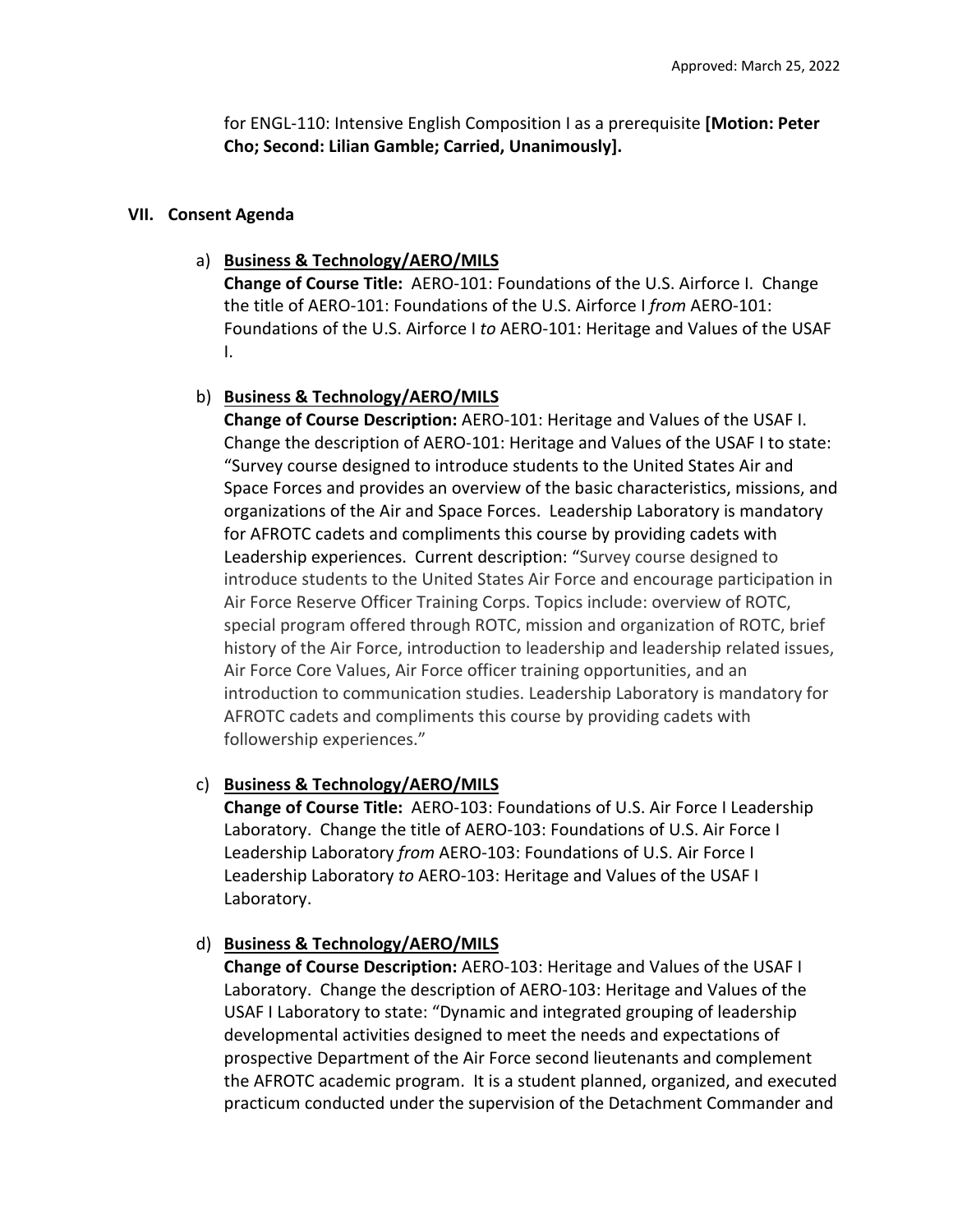Operations Flight Commander. Current description: "Dynamic and integrated grouping of leadership development activities designed to meet the needs and expectations of prospective Air Force second lieutenants and complement the AFROTC academic program. It is a student placed, organized, and executed practicum conducted under the supervision of the detachment commander and commandant of cadets. Leadership laboratory cadets are classified into one of four groups with respect to field training attendance and/or commissioning. Initial Military Training (IMT) cadets are part of the General Military Course (GMC) but are not scheduled to attend filed training."

### e) **Business & Technology/AERO/MILS**

**Change of Course Title:** AERO‐102: Heritage and Values of the USAF II. Change the title of AERO‐102: Heritage and Values of the USAF II *from* AERO‐102: Heritage and Values of the USAF II *to* AERO‐102: Heritage and Values of the USAF II.

## f) **Business & Technology/AERO/MILS**

**Change of Course Description:** AERO‐102: Heritage and Values of the USAF II. Change the description of AERO‐102: Heritage and Values of the USAF II to state: "A continuation survey course designed to introduce students to the United States Air and Space Forces and provides an overview of the basic characteristics, missions, and organization of the Air and Space Forces. Leadership Laboratory is mandatory for AFROTC cadets and compliments this course by providing cadets with Leadership experiences." Current description: "A continuation survey course, introducing students to the United States Air Force and Air Force Reserve Officer Training Corps. Topics include: US Air Force installations and professions, geographical awareness, U.S. defense policy, military balance, terrorism and communication skills. Leadership Laboratory II is mandatory for AFROTC cadets and complements this course by providing cadets with followership experiences."

### g) **Business & Technology/AERO/MILS**

**Change of Course Title:** AERO‐104: Foundations of the U.S. Air Force II Laboratory. Change the title of AERO-104: Foundations of the U.S. Air Force II Laboratory *from* AERO‐104: Foundations of the U.S. Air Force II Laboratory *to* AERO‐104: Heritage and Values of the USAF II Laboratory.

# h) **Business & Technology/AERO/MILS**

**Change of Course Description:** AERO‐104: Heritage and Values of the USAF II Laboratory. Change the description of AERO-104: Heritage and Values of the USAF II Laboratory to state: "Dynamic and integrated grouping of leadership developmental activities designed to meet the needs and expectation of prospective Department of the Air Force second lieutenants and complement the AFROTC academic program. It is a student planned, organized, and executed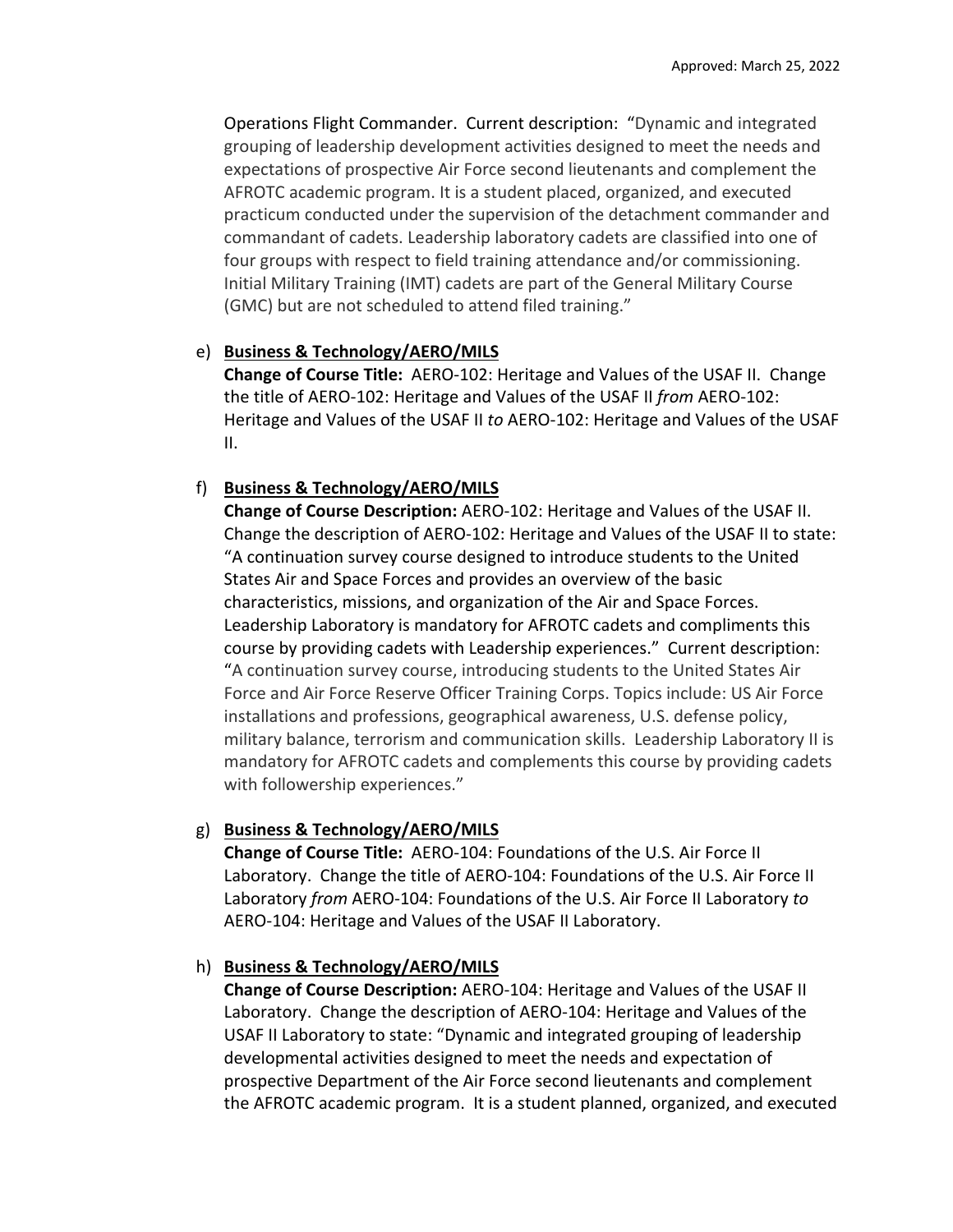practicum conducted under the supervision of the Detachment Commander and Operations Flight Commander.

# i) **Business & Technology/AERO/MILS**

**Change of Course Title:** AERO‐201: The Evolution of USAF and Space Power I. Change the title of AERO‐201: The Evolution of USAF and Space Power I *from* AERO‐201: The Evolution of USAF and Space Power I *to* AERO‐201: Team and Leadership Fundamentals I.

# j) **Business & Technology/AERO/MILS**

**Change of Course Description:** AERO‐201: Team and Leadership Fundamentals I. Change the description of AERO‐201: Team and Leadership Fundamentals I to state: "Provides a fundamental understanding of both leadership and team building. The lessons and course flow are designed to prepare students for field training and leadership positions in the detachment. Leadership Laboratory is mandatory for AFROTC cadets and complements this course by providing cadets with Leadership experiences." Current description: "The course examines general aspects of air and space power through a historical perspective, from the first balloons and dirigibles to World War II. Historical examples are used to show the development of present‐day Air Force capabilities and missions. Also covered are doctrine, principles of war, and tenets of air and space power."

# k) **Business & Technology/AERO/MILS**

**Change of Course Title:** AERO‐203: The Evolution of USAF Air and Space Power I Leadership Laboratory. Change the title of AERO‐203: The Evolution of USAF Air and Space Power I Leadership Laboratory *from* AERO‐203: The Evolution of USAF Air and Space Power I Leadership Laboratory *to* AERO‐203: Team and Leadership Fundamentals I Laboratory.

# l) **Business & Technology/AERO/MILS**

**Change of Course Description:** AERO‐203: Team and Leadership Fundamentals I Laboratory. Change the description of AERO‐203: Team and Leadership Fundamentals I Laboratory to state: "Dynamic and integrated grouping of leadership developmental activities designed to meet the needs and expectations of prospective Department of the Air Force second lieutenants and complement the AFROTC academic program. It is a student planned, organized, and executed practicum conducted under the supervision of the Detachment Commander and Operations Flight Commander." Current description: "Dynamic and integrated grouping of leadership development activities designed to meet the needs and expectations of prospective Air Force second lieutenants and complement the AFROTC academic program. It is a student placed, organized, and executed practicum conducted under the supervision of the detachment commander and commandant of cadets. Leadership laboratory cadets are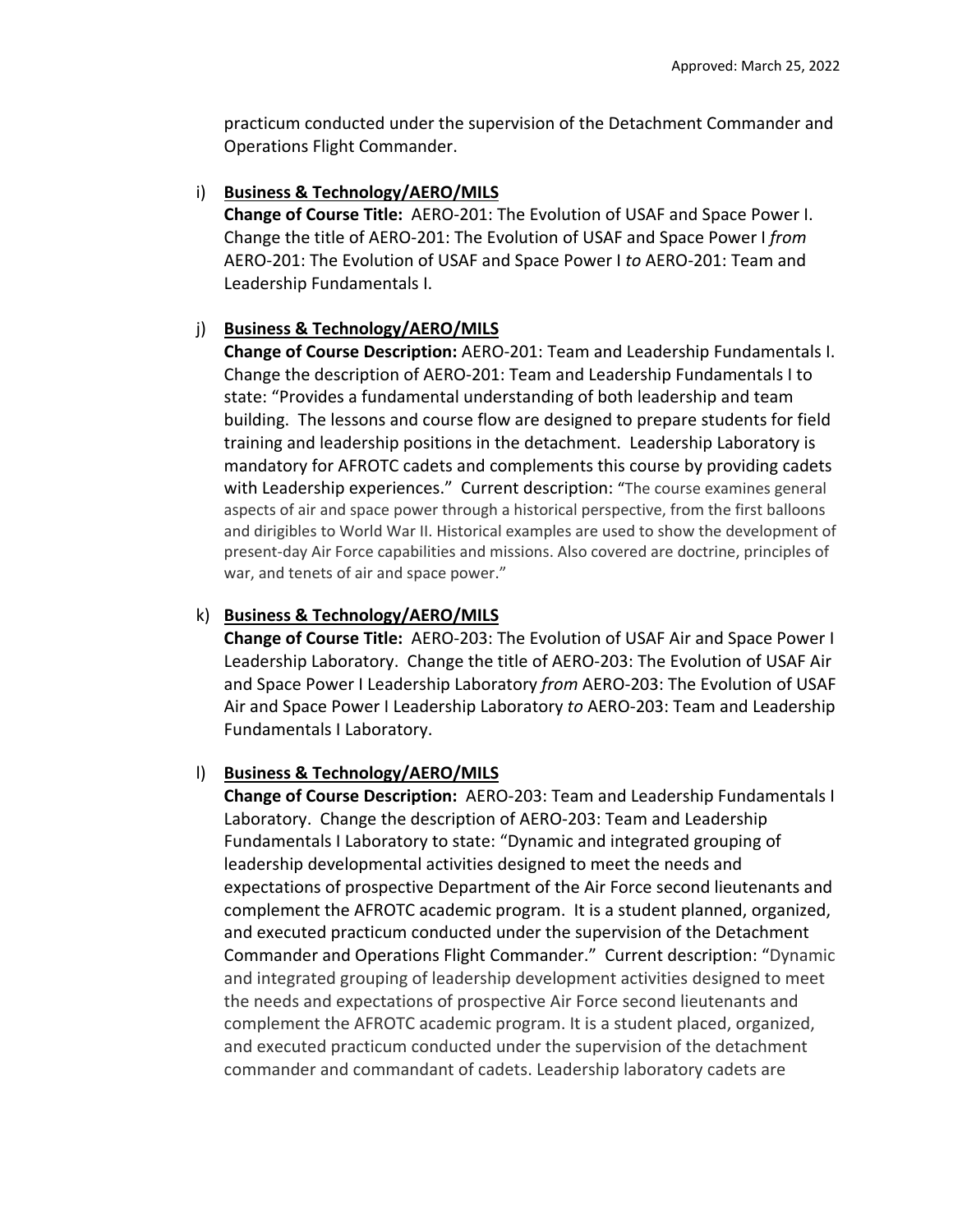classified into one of four groups with respect to field training attendance and/or commissioning."

## m) **Business & Technology/AERO/MILS**

**Change of Course Title:** AERO‐202: The Evolution of USAF Air and Space Power II. Change the title of AERO‐202: The Evolution of USAF Air and Space Power II *from* AERO‐202: The Evolution of USAF Air and Space Power II *to* AERO‐202: Team and Leadership Fundamentals II.

# n) **Business & Technology/AERO/MILS**

**Change of Course Description:** AERO‐202: Team and Leadership Fundamentals II. Change the description of AERO‐202: Team and Leadership Fundamentals II to state: "Provides a fundamental understanding of both leadership and team building. The lessons and course flow are designed to prepare students for field training and leadership positions in the detachment. Leadership Laboratory is mandatory for AFROTC cadets and complements this course by providing cadets with Leadership experiences." Current description: "The course examines general aspects of air and space power through a historical perspective, from World War II to the modern-day conflicts. Historical examples are used to show the development of present‐day Air Force capabilities and mission. Also covered are doctrine, principles of war, and tenets of air and space power."

# o) **Business & Technology/AERO/MILS**

**Change of Course Title:** AERO‐204: The Evolution of USAF Air & Space Power II Leadership Laboratory. Change the title of AERO‐204: The Evolution of USAF Air & Space Power II Leadership Laboratory *from* AERO‐204: The Evolution of USAF Air & Space Power II Leadership Laboratory *to* AERO‐204: Team and Leadership Fundamentals II Laboratory.

# p) **Business & Technology/AERO/MILS**

**Change of Course Description:** AERO‐204: Team and Leadership Fundamentals II Laboratory. Change the description of AERO‐204: Team and Leadership Fundamentals II Laboratory to state: "Dynamic and integrated grouping of leadership developmental activities designed to meet the needs and expectations of prospective Department of the Air Force second lieutenants and complement the AFROTC academic program. It is a student planned, organized, and executed practicum conducted under the supervision of the Detachment Commander and Operations Flight Commander." Current description: "Dynamic and integrated grouping of leadership development activities designed to meet the needs and expectations of prospective Air Force second lieutenants and complement the AFROTC academic program. It is a student placed, organized, and executed practicum conducted under the supervision of the detachment commander and commandant of cadets. Leadership laboratory cadets are classified into one of four groups with respect to field training attendance and/or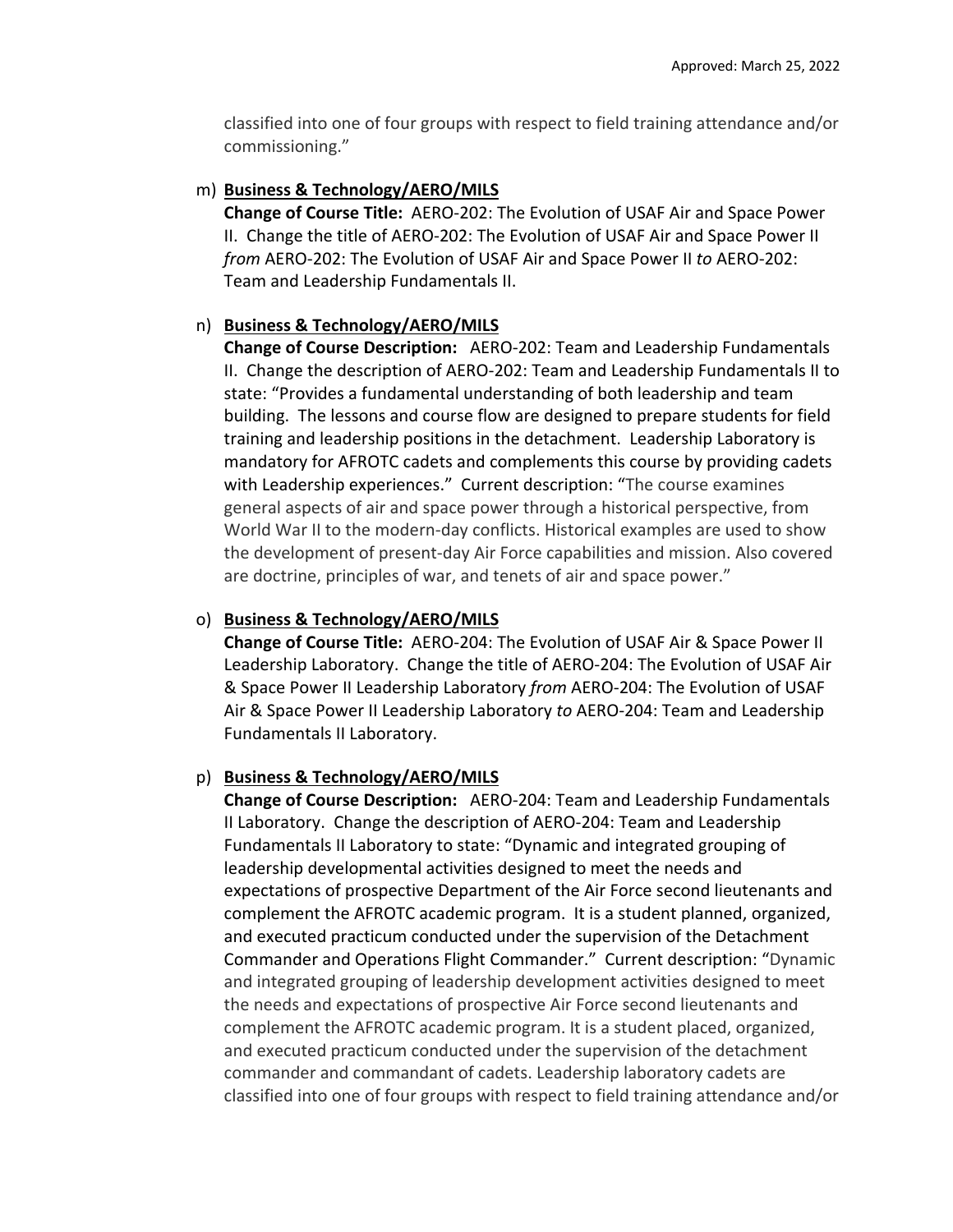commissioning. Initial Military Training (IMT) cadets are part of the General Military Course (GMC) but are not scheduled to attend filed training."

- q) **Allied Health/PHAR Course Termination:** PHAR‐103: Drug Classifications.
- r) **Allied Health/PHAR Course Termination:** PHAR‐108: Pharmacy Ethics and Communication
- s) **Allied Health/PHAR Course Termination:** PHAR‐114: Pharmacology for the Pharmacy Technician II.
- t) *Item Removed from Consideration by Author/Creator* **Allied Health/PHAR Course Termination**: PHAR‐110: Sterile Products.
- u) *Item Removed from Consideration by Author/Creator* **Allied Health/PHAR Course Termination**: PHAR‐112: Sterile Products Laboratory.
- v) **Business & Technology/ACCT Master Syllabus Revision:** ACCT‐222: Computerized Accounting Using Quickbooks. [LCCN: CACC 2413].
- w) **Science & Mathematics/SCIE**

**Change of Course Description:** SCIE‐161: Introduction to Geographic Information Systems (GIS). As a result of acceptance for placement on the Statewide Master Transfer/Articulation Matrix and Louisiana Common Course Catalog, change the description of SCIE‐161: Introduction to Geographic Information Systems (GIS) to state: "Surveys basic themes, geographic information systems as well as introducing the student to the importance of location, map use, and spatial analysis. Strong computer skills are recommended to efficiently manipulate the required data reports and hands‐on weekly assignments. Students will also learn about relational databases, how to collect geographic data, and how to input that data into a GIS software program for output. [LCCN: CGRG 2313]." Current Description: "Concepts, capabilities, and applications of geographic information systems (GIS). Topics include theories and technical aspects of GIS‐based mapping, coordinate systems, data collection and analysis. Hands‐on training in map design, processing and editing spatial datasets, geodatabase management, and metadata preparation."

x) **Science & Mathematics/MATH**

**Change of Course Description:** MATH‐223: Calculus III. As a result of acceptance for placement on the Statewide Master Transfer/Articulation Matrix and